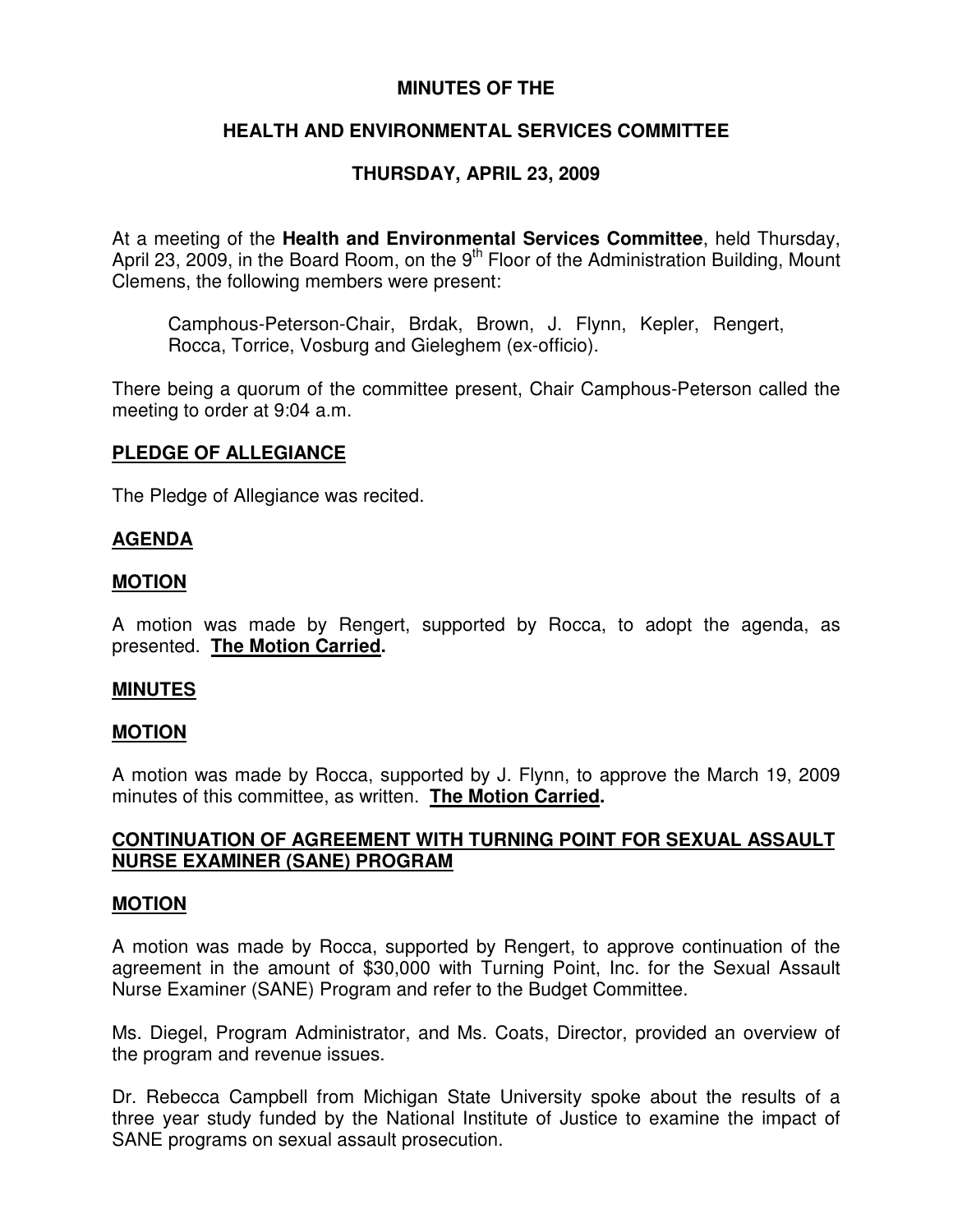The following commissioners spoke: Kepler, J. Flynn, Brown and Vosburg.

Chair Camphous-Peterson called for a vote on the motion and **The Motion Carried.**

# **PROSECUTOR'S ENVIRONMENTAL UNIT REPORT FOR MARCH**

The following commissioner spoke: J. Flynn.

### **MOTION**

A motion was made by Rengert, supported by Vosburg, to receive and file the status report on the Prosecutor's Environmental Unit for March, 2009, as submitted by Luanne Laemmerman. **The Motion Carried.**

## **S.W.I.M. TEAM REPORT FOR FEBRUARY**

### **MOTION**

A motion was made by Rocca, supported by J. Flynn, to receive and file the S.W.I.M. Team Report for February, 2009. **The Motion Carried.**

### **AUTHORIZE HEALTH DEPARTMENT TO ACCEPT MICHIGAN DEPARTMENT OF ENVIRONMENTAL QUALITY GRANT FOR INLAND LAKE BEACH MONITORING**

### **COMMITTEE RECOMMENDATION – MOTION**

A MOTION WAS MADE BY J. FLYNN, SUPPORTED BY TORRICE, TO RECOMMEND THAT THE BOARD OF COMMISSIONERS AUTHORIZE THE HEALTH DEPARTMENT TO ACCEPT A MICHIGAN DEPARTMENT OF ENVIRONMENTAL QUALITY GRANT IN THE AMOUNT OF APPROXIMATELY \$6,515 FOR INLAND LAKE BEACH MONITORING. **THE MOTION CARRIED.**

#### **RE-EVALUATION OF CRITERIA AND FUNDING OF ENVIRONMENTAL PROBLEMS: LAKE/RIVER FUND (REFERRED FROM 3-25-09 BUDGET COMMITTEE MEETING)**

The following commissioners spoke: Brown, Vosburg, Rengert, J. Flynn and Brdak.

### **MOTION**

A motion was made by Brdak, supported by Brown, to recommend to the Budget Committee that \$100,000 be allocated to the Environmental Problems: Lake/River Fund for the 2009 budget and the maximum contribution for the fund be \$25,000; also, that the remaining \$75,000 be set aside for future matches of any anticipated federal or state grants. **The Motion Carried.**